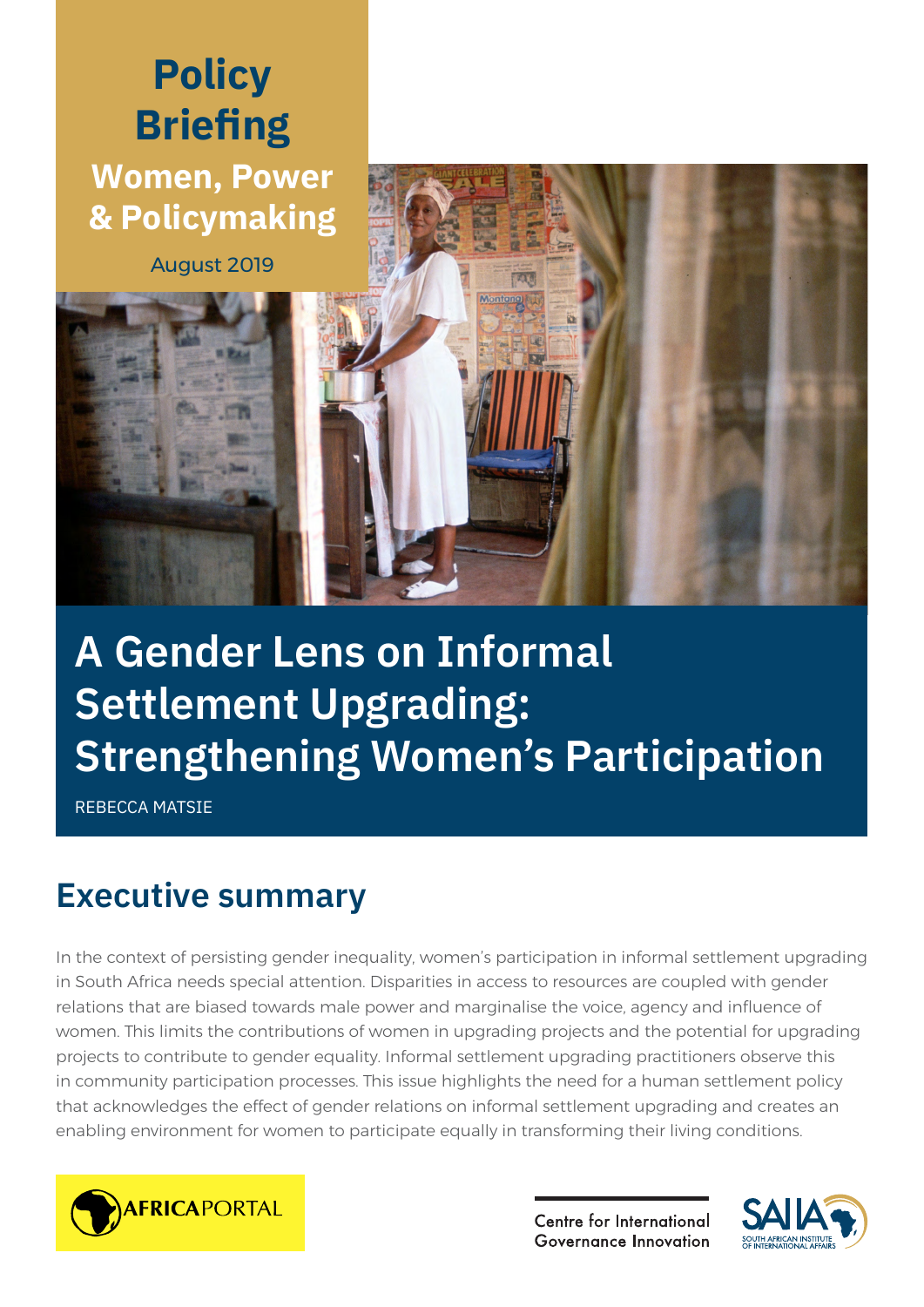### **Introduction**

Informal settlement upgrading in South Africa is a targeted process aimed at transforming precarious, vulnerable and undignified living conditions into integrated, sustainable and dignified neighbourhoods. The participation of communities in the process is instrumental in ensuring that upgrading interventions address residents' needs and priorities. This is a principle that is emphasised in the 2009 [Upgrading Informal Settlements Programme](http://www.dhs.gov.za/sites/default/files/documents/national_housing_2009/4_Incremental_Interventions/5%20Volume%204%20Upgrading%20Infromal%20Settlement.pdf)  [\(UISP\)](http://www.dhs.gov.za/sites/default/files/documents/national_housing_2009/4_Incremental_Interventions/5%20Volume%204%20Upgrading%20Infromal%20Settlement.pdf) – the policy instrument for upgrading in South Africa.

Gender relations influence the extent to which an informal settlement resident can participate in an upgrading project. It structures the gendered interactions between residents – determining who participates in decision-making, what they contribute and how decisions affect them.<sup>1</sup> This constitutes a power that effectively regulates community participation in informal settlement upgrading. The effect of this is seen in who does what: ie, who has access to and control over resources, who sets the agenda, and whose contribution is valued/undervalued.

Persistent gender disparities in the division of labour and access to other streams of income, resources, land and social services, such as education, disadvantage women.<sup>2</sup> This consequently limits women's participation in decisions that influence the upgrading of their settlements.

# **The gender gap in policy review**

The UISP is a national programme instituted to respond to the specific development requirements of informal settlements. It supports the aims of local government to fast-track the provision of security of tenure, municipal services, and social and economic amenities, to empower residents to take part in housing development.<sup>3</sup> The programme takes a wide view of informal settlements as integrated living conditions and not solely housing. It is in this vein that policymakers should consider the effect of gender relations on the sustainability of human settlement development.

The South African Department for Planning, Monitoring and Evaluation and the National Department of Human Settlements (NDHS) undertook an evaluation of the UISP from 2009 to 2016 that aimed to inform a policy rethink process as articulated in the National Development Plan. While the evaluation made important findings about the relevance,

<sup>1</sup> Haug F, 'Gender relations', *Historical Materialism*, 13, 2, 2005, pp. 279–302.

<sup>2</sup> South African Human Rights Commission, 'Research Brief on Gender and Equality in South Africa 2013–2017', 2017, [https://www.](https://www.sahrc.org.za/home/21/files/RESEARCH%20BRIEF%20ON%20GENDER%20AND%20EQUALITY%20IN%20SOUTH%20AFRICA%202013%20to%202017.pdf) [sahrc.org.za/home/21/files/RESEARCH%20BRIEF%20ON%20GENDER%20AND%20EQUALITY%20IN%20SOUTH%20AFRICA%20](https://www.sahrc.org.za/home/21/files/RESEARCH%20BRIEF%20ON%20GENDER%20AND%20EQUALITY%20IN%20SOUTH%20AFRICA%202013%20to%202017.pdf) [2013%20to%202017.pdf,](https://www.sahrc.org.za/home/21/files/RESEARCH%20BRIEF%20ON%20GENDER%20AND%20EQUALITY%20IN%20SOUTH%20AFRICA%202013%20to%202017.pdf) accessed 23 July 2019.

<sup>3</sup> South Africa, Department of Human Settlements, 'National Housing Code, Part 3: Upgrading Informal Settlements Programme'. Pretoria: Government Printer, 2009.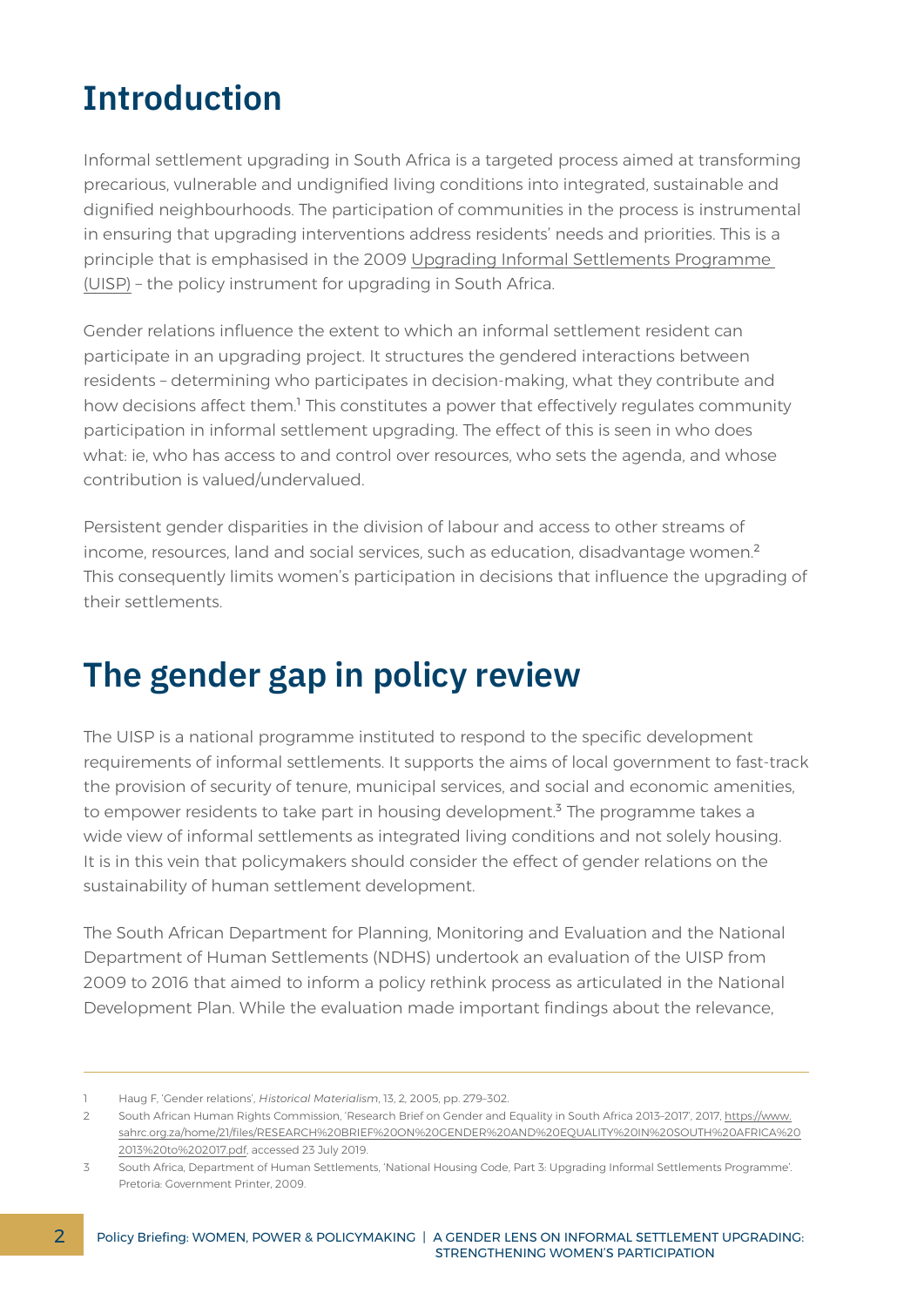effectiveness, value for money and efficiency of the UISP, it made insufficient reference to the role of gender in upgrading projects.

The findings emphasised the need to strengthen sustained community participation in projects, as well as the potential of well-designed infrastructural services to help reduce gender-based violence.<sup>4</sup> However, there was little acknowledgement of the fact that the gender roles that play out in informal settlements influence the capacity for meaningful participation. Likewise, the recognition that infrastructural services can curb gender-based violence neglects to determine how women's voices should influence settlement design in an upgrading project.

To improve the impact of the UISP and strengthen its implementation, there needs to be recognition of the role of gender in informal settlement upgrading projects. If the upgrading project does not respond to the needs, vulnerabilities and aspirations of men, women and minority gender identities, then its success is limited and the policy interpretation is a drawback for inclusive city development.

# **The gendered experience of informal settlement upgrading**

The UISP aims to ensure that developments and interventions respond to people's needs and aspirations by promoting the active participation of settlement residents. It is important to recognise that the community, as a beneficiary of the process, is not a passive recipient of state services. Overlapping identities of age, gender, language and physical ability form considerable layers of complexity within a community. Acknowledging this refutes the assumption that informal settlement upgrading is a gender-neutral process.

The dynamics of gender relations are complex and fragmented. Nonetheless, applying a gender perspective to informal settlement upgrading is imperative, if the process truly aims to transform precarious, undignified and vulnerable living conditions into wellestablished, dignified and socio-economically enabling conditions. This holistic aim is not only concerned with the materiality of settlements but also embraces a socio-technical approach that recognises the voice, agency and influence of the marginalised urban population represented in informal settlements.

The effect of gender relations can devalue the contributions of women and maintain the power bias towards men in communities.<sup>5</sup> This ultimately creates upgrading projects that

<sup>4</sup> Harrison K, Harrison S & T Bila, *Synthesis Report on the Alignment of the Human Settlements Sector with South Africa's Public-Sector Reform Agenda*, Department of Human Settlements & Department of Planning, Monitoring and Evaluation. Somerset West: Indego Consulting, 2017.

<sup>5</sup> Agarwal B, '"Bargaining" and gender relations: Within and beyond the household', *Feminist Economics*, 3, 1, 1997, pp. 1–51.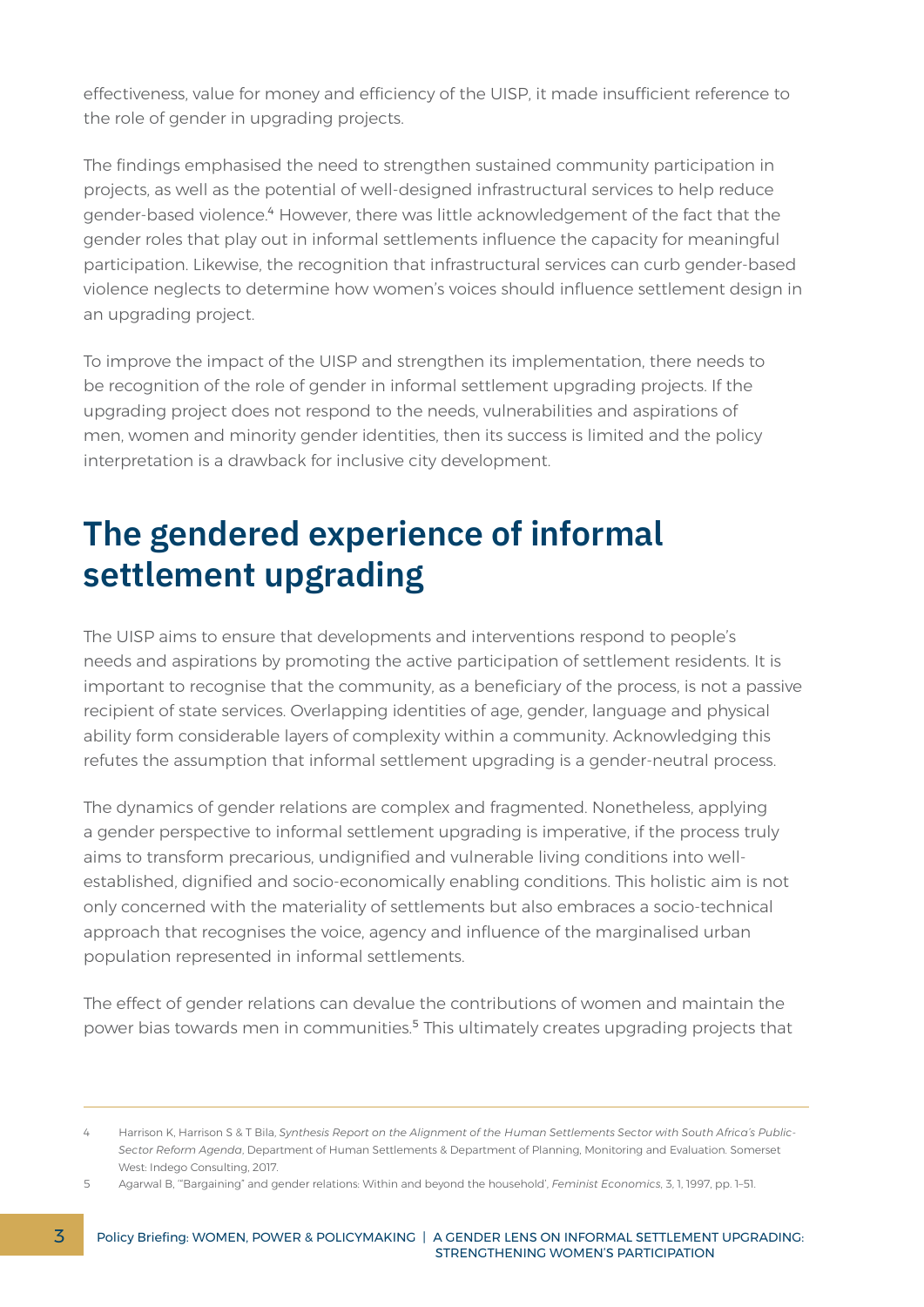respond to the needs of the male-dominant group and perpetuates the vulnerabilities of women and their exclusion from development processes.

Limitations on women's participation mean that community participation processes are not necessarily representative. To mitigate this, policy should avoid describing or referring to the community as a monolith. This erases the complexities that may reveal how informal settlement upgrading interventions may disproportionately affect women.

## **Observations by upgrading practitioners: using gender-disaggregated data**

A number of civil society organisations in Cape Town partner with local government on informal settlement upgrading projects. Many of these organisations fulfil an intermediary function between the informal settlement community and the municipality, and facilitate community participation processes. These include enumerations and surveys, settlement profiling, and community-based planning. Participatory processes ensure that the provision of services and development of infrastructure are context-specific, responsive to various vulnerabilities (social, economic and environmental) and representative of diverse needs and aspirations. The processes draw on residents' localised knowledge of the settlement and their lived experience in the community.

Disaggregating data according to gender has enabled practitioners to note distinctions in the ways that men and women participate, and subsequently improve planning and implementation processes. The findings from gender-disaggregated data about an informal settlement reveal the needs and priorities of different gender groups. Leveraging this data as an evidence base for planning and designing an upgraded settlement strengthens the responsiveness of an upgrading project and mitigates against further marginalising one social group of residents.

Reportedly, in many instances of community participation men tend to dominate in leadership roles whereas engagement around specific issues, such as the location of toilets or standpipes, features strong female voices.<sup>6</sup> While male leadership does not intrinsically marginalise the participation of women, the power bias of leadership roles in the cultural context of patriarchal relations<sup>7</sup> is notable.<sup>8</sup>

<sup>6</sup> Isandla Institute, 'Transforming Gender Relations through Informal Settlement Upgrading', Practice Brief, 2018, [http://isandla.org.](http://isandla.org.za/en/resources) [za/en/resources,](http://isandla.org.za/en/resources) accessed 23 July 2019.

<sup>7</sup> Patriarchy can be described as a set of ideas, beliefs and values that ascribe to male dominance in society. Patriarchal relations refer to the way that patriarchy mediates how men and women (and other minority gender identities) interact to the advantage of men and the disadvantage of women.

<sup>8</sup> Akala BM, 'Challenging gender equality in South African transformation policies – a case of the White Paper: A programme for the transformation of higher education', *South African Journal of Higher Education*, 8, 32, 2018, pp. 226–248.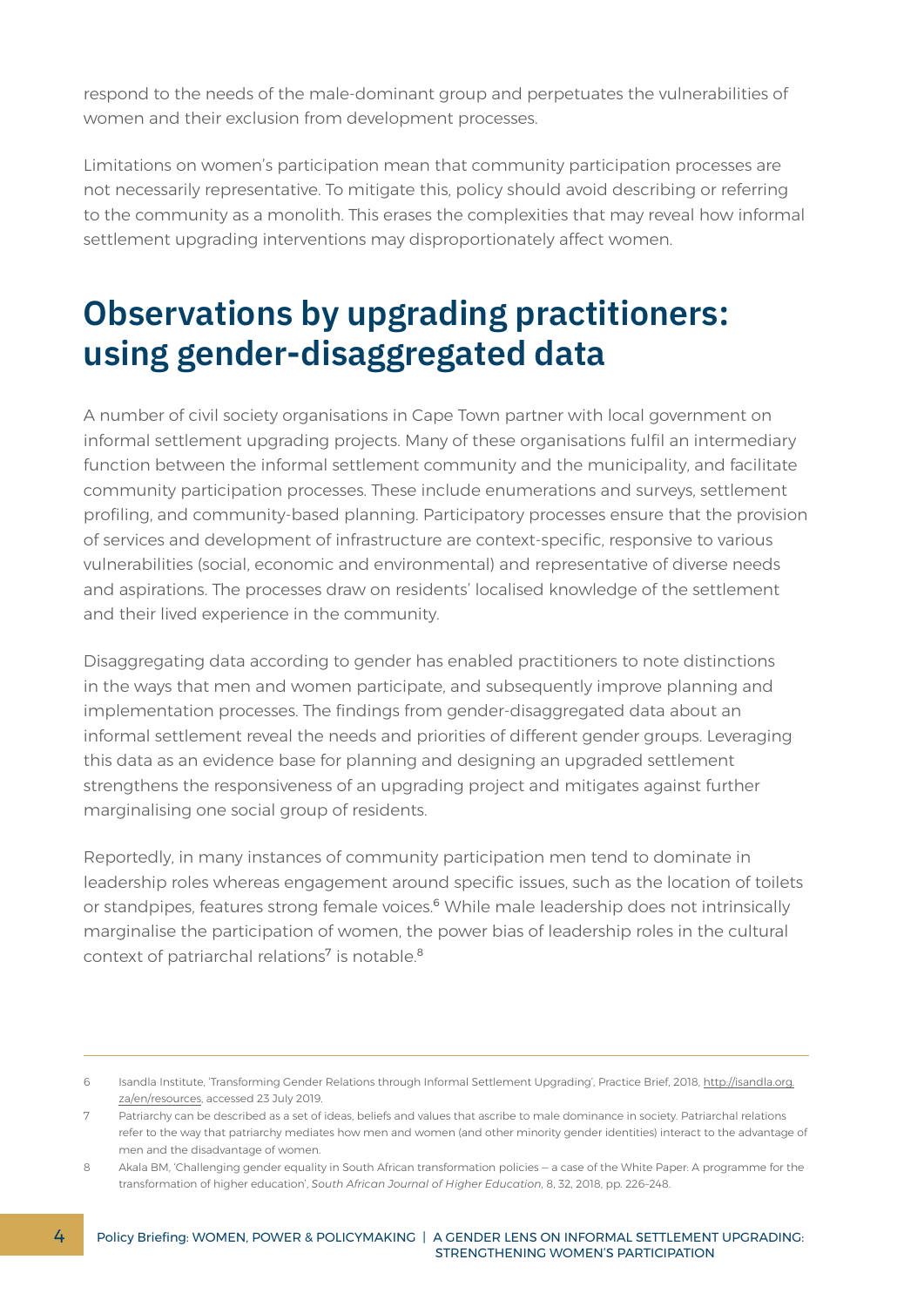Another observation showed a distinction in the settlement design priorities identified by men and women. Women tend to raise more technical and vulnerability-related issues, such as safety concerns about the location of toilets or play parks. Women in informal settlements often fulfil the role of the primary child-carer, and so they are more attuned to the location of play parks in relation to harmful threats.

Conversely, practitioners observed that the issues raised by men related more to political concerns, such as partisan representation on leadership structures.<sup>9</sup> Participation by male residents appeared to be politicised with less engagement on substantive decisions regarding the upgrading project. While it is important to avoid using these observations to reinforce stereotypes or reduce people to their gender identities, it is appropriate to draw attention to these distinctions for the purposes of redress.

Such observations are useful for understanding the gender relations that play out in informal settlement upgrading projects. They recognise how men and women relate to one another and illustrate the lived realities that may limit women's participation. This hinges on reliable data disaggregated according to gender.

# **Gender inequality limits women's participation**

One objective of the UISP is to address social and economic exclusion by focusing on community empowerment and promoting socio-economic integration. The programme also aims to build social capital through participative processes and address the broader social needs of communities.<sup>10</sup> Persistent systemic inequalities in the division of labour, and limited access to mainstream sources of finance/income, land and education are substantive hindrances to women's participation. These inequalities exist in both access to and control over resources, and while they are widespread, women living in urban poverty are more vulnerable to them.

Compared to men, women in South Africa are more likely to be denied access to finance and to participate in unpaid care work, thus constituting a lower percentage of the formally employed labour force.<sup>11</sup> Resources give residents the capacity to act, and so a lack of access limits agency and participation in upgrading.<sup>12</sup>

<sup>9</sup> Isandla Institute, *op. cit*.

<sup>10</sup> South Africa, Department of Human Settlements, *op. cit*.

<sup>11</sup> Levendale C, 'Towards Women's Economic Empowerment: An Overview of Challenges, Achievements, Legislative Mechanisms and Programmes', Paper presented at International Women's Conference, Cape Town, 29–30 August 2017.

<sup>12</sup> Moser C, 'Gender, Asset Building and Just Cities', Briefing Paper, WUF7 Networking Event, 2014, [http://hummedia.manchester.ac.uk](http://hummedia.manchester.ac.uk/schools/seed/gurc/working_papers/briefingpapers/GURC_BP6.pdf)  [/schools/seed/gurc/working\\_papers/briefingpapers/GURC\\_BP6.pdf,](http://hummedia.manchester.ac.uk/schools/seed/gurc/working_papers/briefingpapers/GURC_BP6.pdf) accessed 23 July 2019.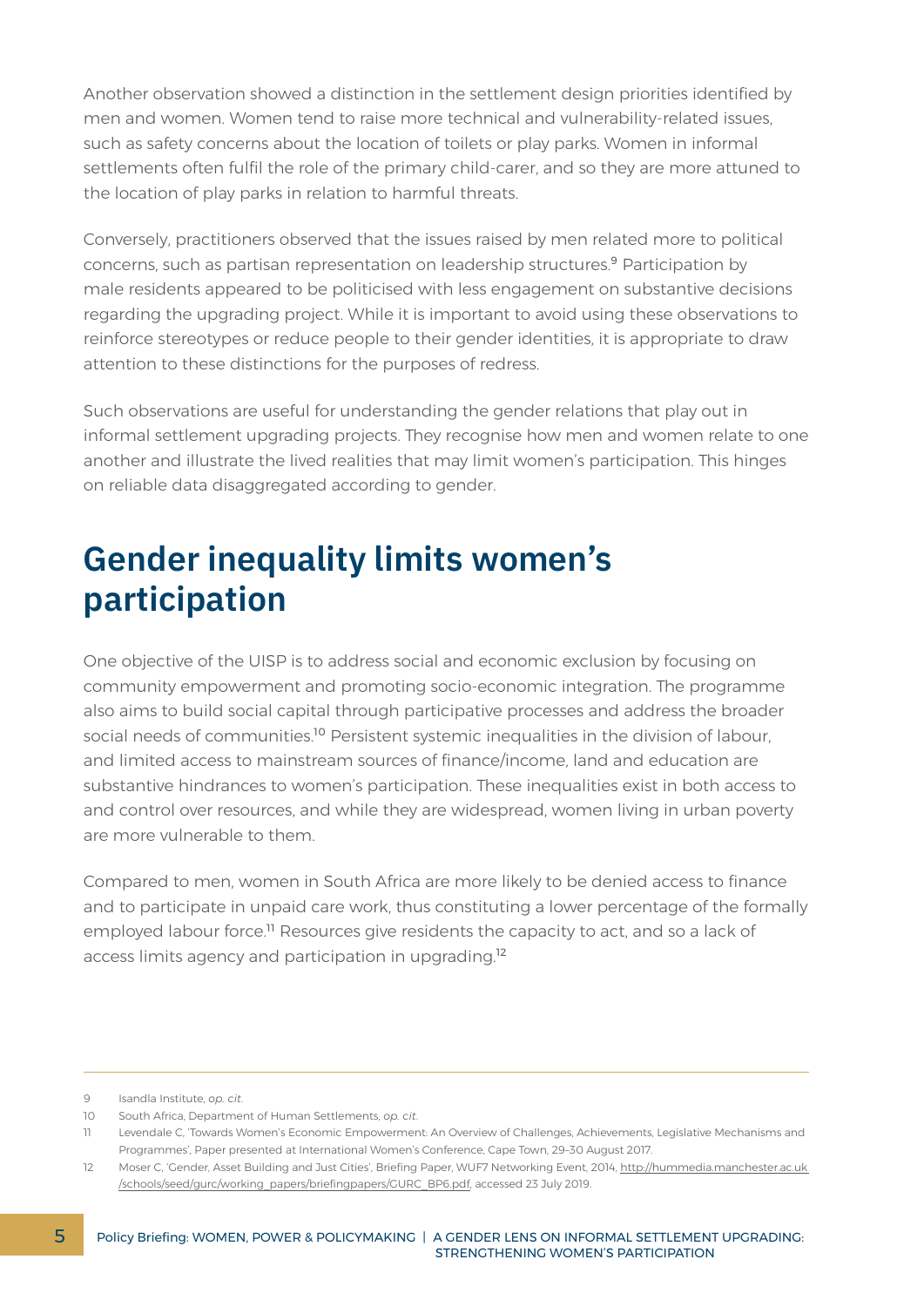Some civil society organisations have responded to this lived reality of women with initiatives aimed at addressing these inequalities and enabling women to participate more fully in community initiatives. For example, the South African Shack Dwellers International Alliance emphasises the role of women leaders, women's savings groups and collaboration to promote gender-sensitive upgrading.<sup>13</sup> Nonetheless, there is a widespread need for local government policies to address these inequalities in the context of marginalised urban habitats more deliberately.

The NDHS has the ability to set clear rules, norms, regulations and support structures that allow women to identify and take advantage of opportunities to accumulate assets and overcome inequalities and barriers to meaningful community participation. Empowering women not only supports their agency by addressing gender-related deprivations but also designs integrated settlements that respond to the everyday experiences of women as residents.

One way for policy to consider these inequalities is to mandate a gender-based analysis (GBA) to determine the relationship between men and women, their access to resources, their activities and the constraints they face relative to each other in the context of an informal settlement.<sup>14</sup> A GBA provides key planning information to ensure that a project supports gender equality based on evidence and analysis rather than assumptions.

A gender-neutral approach to informal settlement upgrading implies that all the residents have equal access to resources and equal status/voice. This negates gendered disparities in access to resources, and may perpetuate women's disempowerment at a local level.

As such, an upgrading project in which community participation only appears to be in effect may unknowingly reinforce gender inequality.

#### **Conclusion**

Presently, there seems to be a gap in human settlement policy in terms of an explicit consideration of the participation of men and women in informal settlement upgrading. A gendered lens on the practice of informal settlement upgrading illuminates important dynamics: ie, that gender relations structure interactions in community participation processes; that gender roles determine what services and types of development are considered a priority; and that gender inequalities affect women's capacity to participate in upgrading. A gender-neutral assessment of the UISP has overlooked these complexities and risks reinforcing inequality and gendered deprivations in communities.

<sup>13</sup> Denoon-Stevens S, 'Community-driven informal settlement upgrading: The SDI approach', UrbanAfrica.Net, 2016, [https://www.](https://www.urbanafrica.net/urban-voices/15392/) [urbanafrica.net/urban-voices/15392/,](https://www.urbanafrica.net/urban-voices/15392/) accessed 4 September 2018.

<sup>14</sup> Vainio-Mattila A, 'Navigating Gender: A Framework and Tool for Participatory Development', Finland, Ministry of Foreign Affairs, Department for International Development Cooperation, 2001, [http://www.gdrc.org/gender/framework/gender\\_01.pdf,](http://www.gdrc.org/gender/framework/gender_01.pdf) accessed 18 June 2019.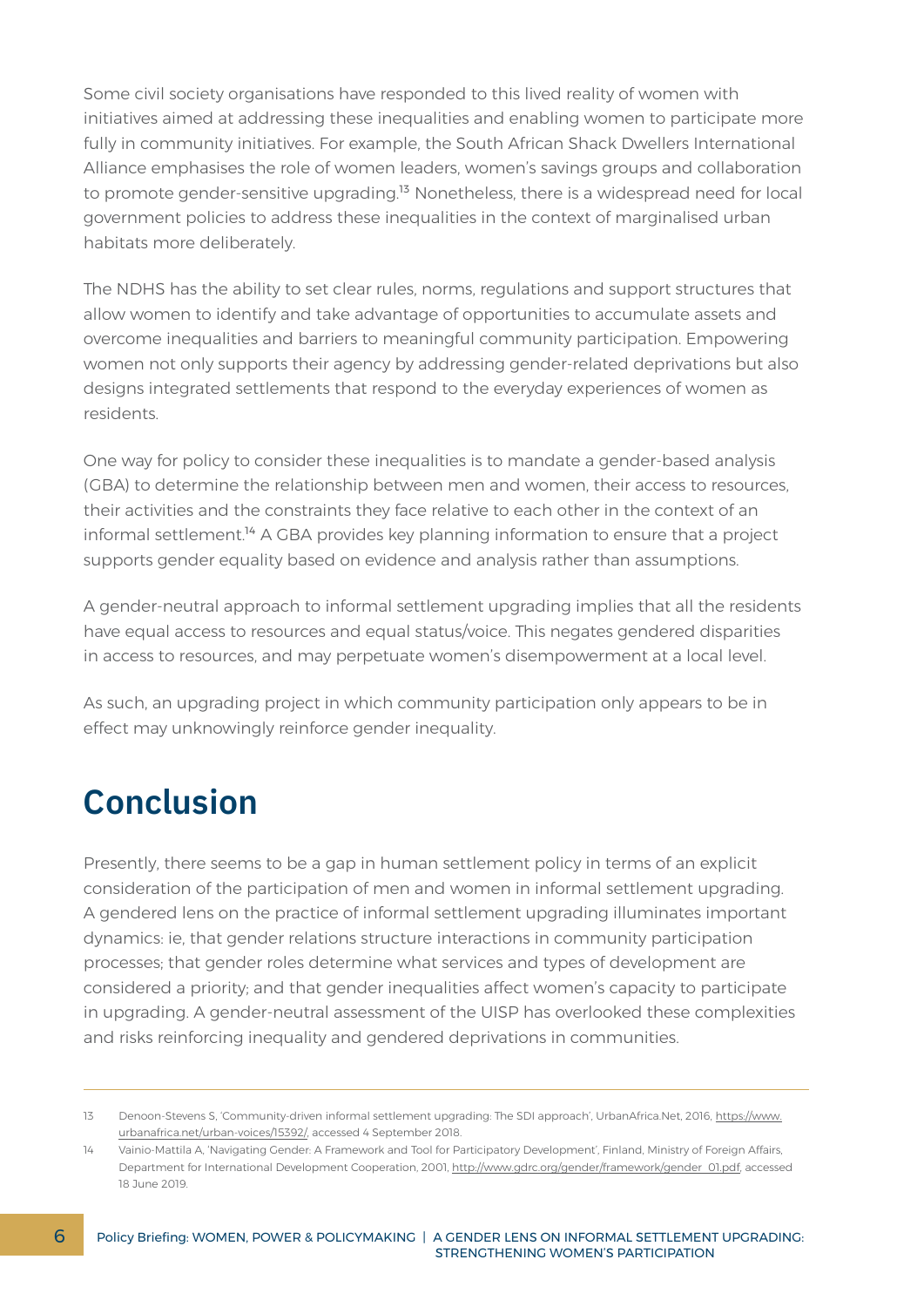Taking all of this into account, this policy briefing argues that human settlement policy aimed at addressing social inequalities should make explicit reference to women's participation. It draws on observations from gender-sensitive informal settlement upgrading practice and motivates for an integrated view of human settlements in line with the NDHS vision. This argument is particularly timely for the purposes of enhancing the impact of the UISP and strengthening its implementation.

# **Policy recommendations**

- **∙** Recognise and incorporate the role of gender in the UISP to support the development of integrated, sustainable and well-established human settlements. This requires specific reference to the position of women in relation to men in decision-making, planning and implementation of upgrading interventions.
- **∙** Support the use of reliable gender-disaggregated data as an evidence base for informal settlement upgrading projects.
- **∙** Promote the use of gender-based analysis as a mechanism to determine the extent to which participatory processes in informal settlement upgrading promote equal participation.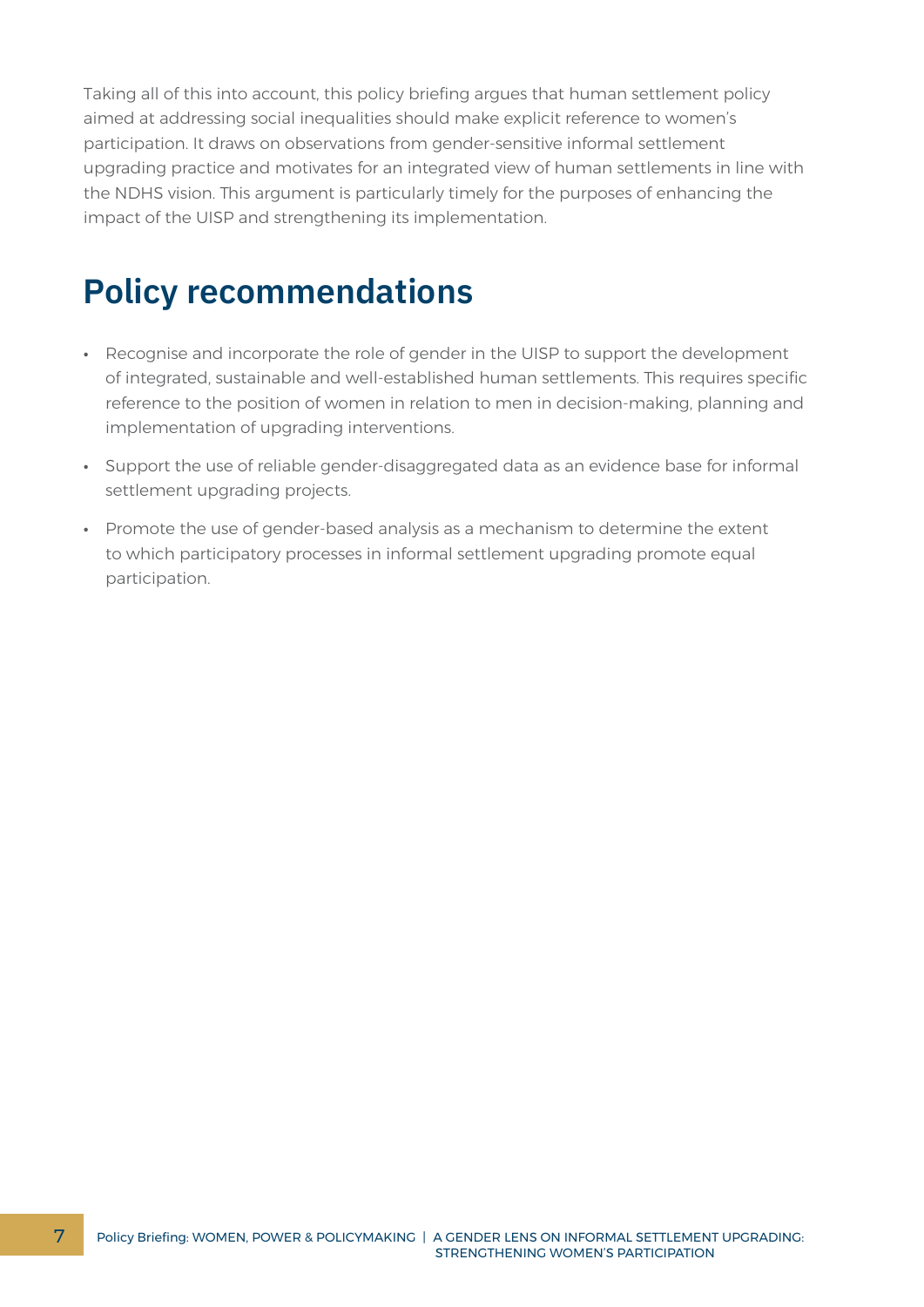# **Author**

#### Rebecca Matsie

is the Urban Land Project Officer at Isandla Institute. Her work brings together her commitment to social justice and broader research interests in urban citizenship and development. She holds a BA Hons in Sociology (cum laude) from Stellenbosch University and an MA in Sociology (with distinction) from the University of Cape Town.

# **About the Africa Portal**

The Africa Portal is the product of a longstanding partnership between the South African Institute of International Affairs (SAIIA) and the Centre for International Governance Innovation (CIGI). Launched in 2010, it provides a digital platform for thought leaders across the continent and beyond to share their informed perspectives on matters related to African development, economics and politics.

The Africa Portal also curates a comprehensive collection of research material on African policy issues. Our library holds over 8 000 research reports, occasional papers and policy briefs. The entire repository is open access, equipped with a sophisticated search function and available for free, full-text download. The material in the library has been provided by content partners of the Africa Portal who benefit from wider dissemination of their research to a global community.

#### **About the South African Institute of International Affairs**

The South African Institute of International Affairs (SAIIA) has a long record as South Africa's premier research institute on international issues. It is an independent, non-government think tank whose purpose is to encourage wider and more informed awareness of the importance of international affairs. It is both a centre for research excellence and a home for stimulating public debate. The major research projects within the Institute produce a range of deliverables to policymakers and the wider public in the form of publications, policy briefs, workshops and conferences.